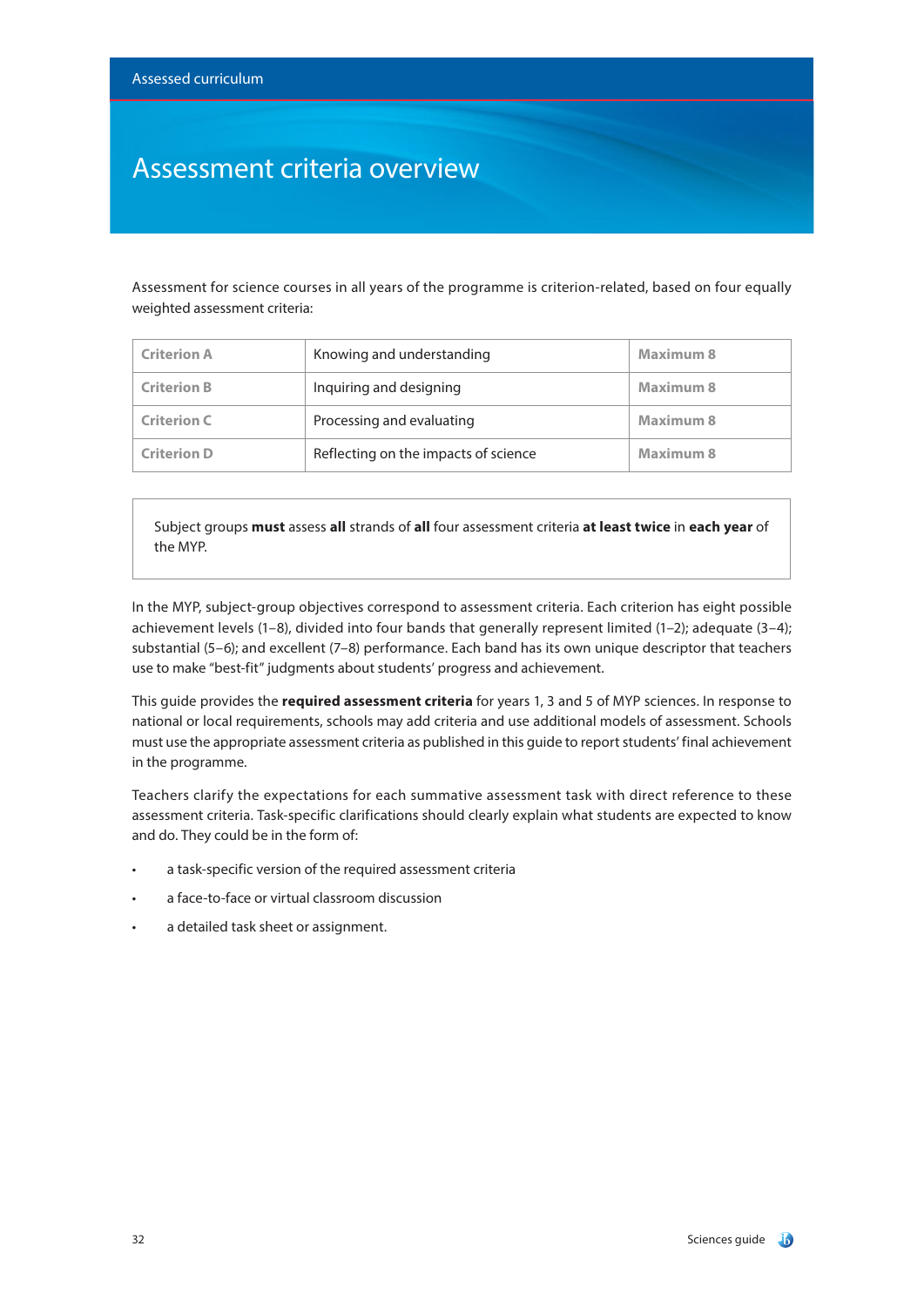## Sciences assessment criteria: Year 3

## Criterion A: Knowing and understanding

### **Maximum: 8**

At the end of year 3, students should be able to:

- i. describe scientific knowledge
- ii. apply scientific knowledge and understanding to solve problems set in familiar and unfamiliar situations

| <b>Achievement</b><br>level | Level descriptor                                                                                                                                                                                                                                                                                                    |
|-----------------------------|---------------------------------------------------------------------------------------------------------------------------------------------------------------------------------------------------------------------------------------------------------------------------------------------------------------------|
| $\Omega$                    | The student <b>does not</b> reach a standard indicated by any of the descriptors below.                                                                                                                                                                                                                             |
| $1 - 2$                     | The student is able to:<br>recall scientific knowledge<br>i.<br>apply scientific knowledge and understanding to suggest solutions to<br>ii.<br>problems set in familiar situations<br>apply information to make judgments.<br>iii.                                                                                  |
| $3 - 4$                     | The student is able to:<br>i.<br>state scientific knowledge<br>apply scientific knowledge and understanding to solve problems set in<br>ii.<br>familiar situations<br>apply information to make scientifically supported judgments.<br>iii.                                                                         |
| $5 - 6$                     | The student is able to:<br>i.<br>outline scientific knowledge<br>apply scientific knowledge and understanding to solve problems set in<br>ii.<br>familiar situations and suggest solutions to problems set in unfamiliar<br>situations<br>interpret information to make scientifically supported judgments.<br>iii. |
| $7 - 8$                     | The student is able to:<br>i.<br>describe scientific knowledge<br>apply scientific knowledge and understanding to solve problems set in<br>ii.<br>familiar and unfamiliar situations<br>analyse information to make scientifically supported judgments.<br>iii.                                                     |

iii. analyse information to make scientifically supported judgments.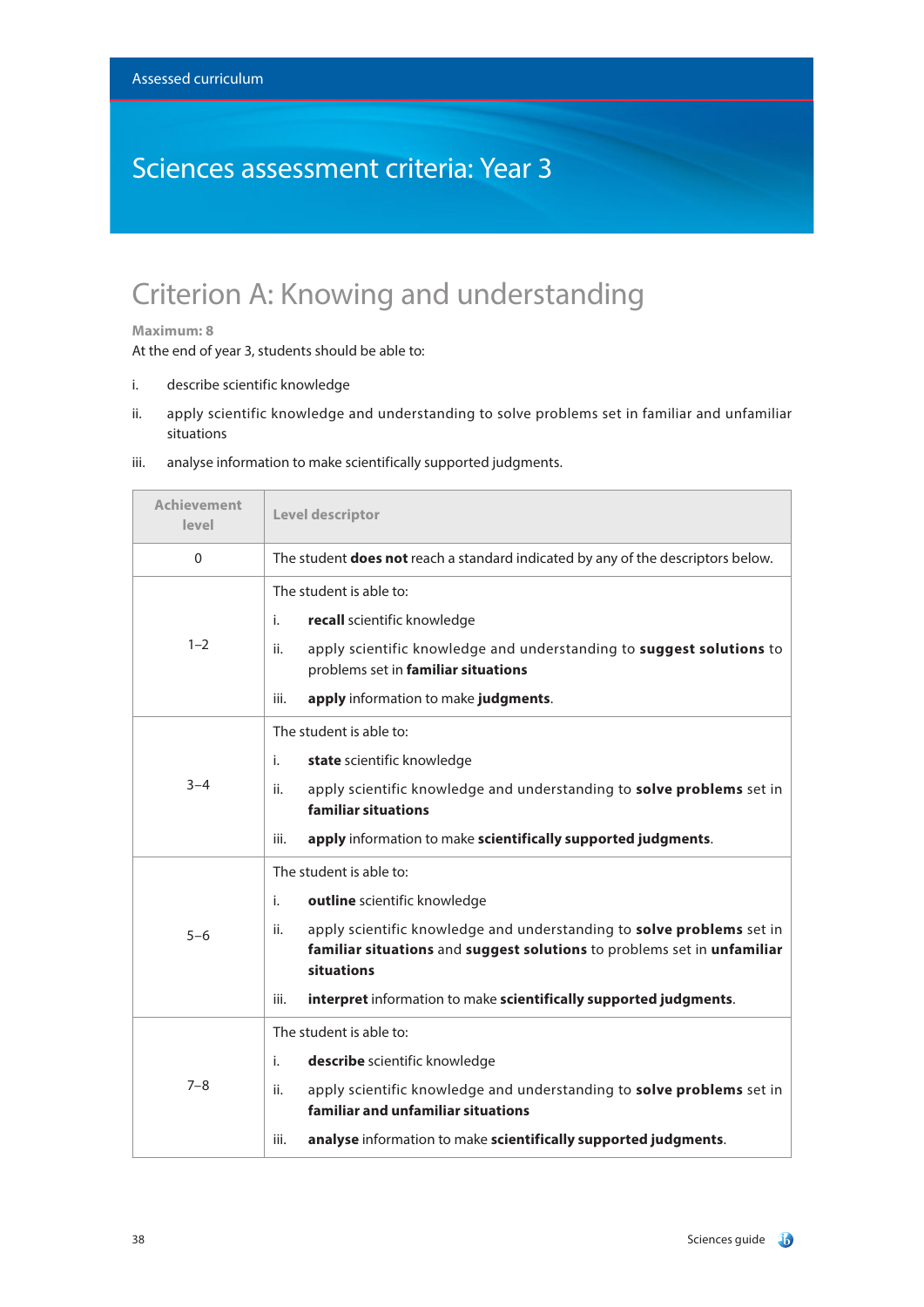## Criterion B: Inquiring and designing

### **Maximum: 8**

At the end of year 3, students should be able to:

- i. describe a problem or question to be tested by a scientific investigation
- ii. outline a testable hypothesis and explain it using scientific reasoning
- iii. describe how to manipulate the variables, and describe how data will be collected
- iv. design scientific investigations.

| Achievement<br>level | Level descriptor                                                                                                     |  |
|----------------------|----------------------------------------------------------------------------------------------------------------------|--|
| 0                    | The student does not reach a standard identified by any of the descriptors below.                                    |  |
|                      | The student is able to:                                                                                              |  |
|                      | state a problem or question to be tested by a scientific investigation, with<br>i.<br>limited success                |  |
| $1 - 2$              | <b>state</b> a testable hypothesis<br>ii.                                                                            |  |
|                      | state the variables<br>iii.                                                                                          |  |
|                      | design a method, with limited success.<br>iv.                                                                        |  |
|                      | The student is able to:                                                                                              |  |
|                      | state a problem or question to be tested by a scientific investigation<br>i.                                         |  |
| $3 - 4$              | outline a testable hypothesis using scientific reasoning<br>ii.                                                      |  |
|                      | outline how to manipulate the variables, and state how relevant data will<br>iii.<br>be collected                    |  |
|                      | design a safe method in which he or she selects materials and equipment.<br>iv.                                      |  |
|                      | The student is able to:                                                                                              |  |
|                      | i.<br>outline a problem or question to be tested by a scientific investigation                                       |  |
|                      | outline and explain a testable hypothesis using scientific reasoning<br>ii.                                          |  |
| $5 - 6$              | outline how to manipulate the variables, and outline how sufficient,<br>iii.<br>relevant data will be collected      |  |
|                      | design a complete and safe method in which he or she selects appropriate<br>iv.<br>materials and equipment.          |  |
|                      | The student is able to:                                                                                              |  |
|                      | describe a problem or question to be tested by a scientific investigation<br>i.                                      |  |
| $7 - 8$              | outline and explain a testable hypothesis using correct scientific<br>ii.<br>reasoning                               |  |
|                      | describe how to manipulate the variables, and describe how sufficient,<br>iii.<br>relevant data will be collected    |  |
|                      | design a logical, complete and safe method in which he or she selects<br>iv.<br>appropriate materials and equipment. |  |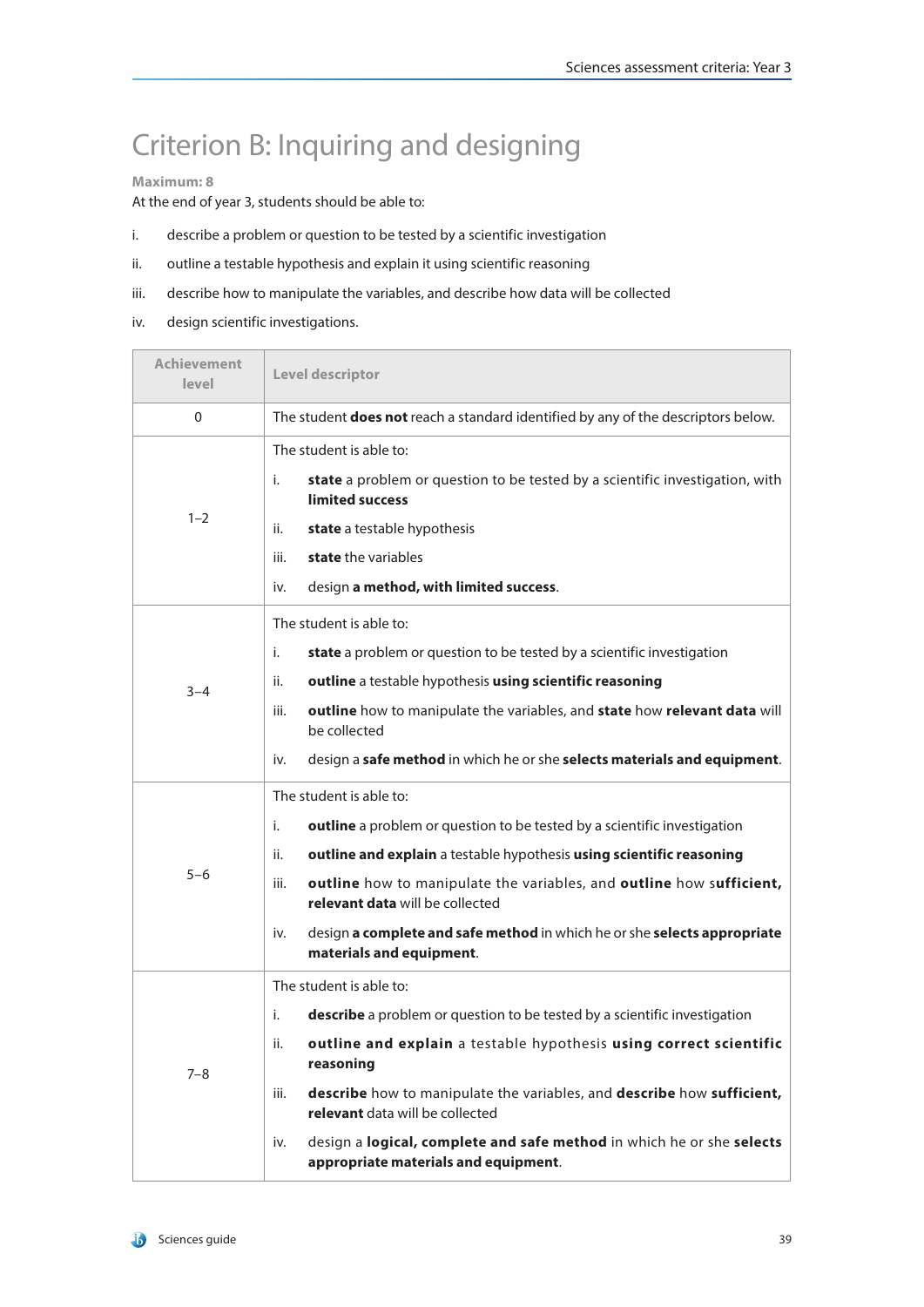## Criterion C: Processing and evaluating

### **Maximum: 8**

At the end of year 3, students should be able to:

- i. present collected and transformed data
- ii. interpret data and describe results using scientific reasoning
- iii. discuss the validity of a hypothesis based on the outcome of the scientific investigation
- iv. discuss the validity of the method
- v. describe improvements or extensions to the method.

| <b>Achievement</b><br>level | Level descriptor                                                                                           |  |
|-----------------------------|------------------------------------------------------------------------------------------------------------|--|
| $\Omega$                    | The student does not reach a standard identified by any of the descriptors below.                          |  |
|                             | The student is able to:                                                                                    |  |
|                             | i.<br>collect and present data in numerical and/or visual forms                                            |  |
|                             | accurately interpret data<br>ii.                                                                           |  |
| $1 - 2$                     | state the validity of a hypothesis with limited reference to a scientific<br>iii.<br>investigation         |  |
|                             | state the validity of the method with limited reference to a scientific<br>iv.<br>investigation            |  |
|                             | <b>state limited</b> improvements or extensions to the method.<br>v.                                       |  |
|                             | The student is able to:                                                                                    |  |
|                             | i.<br>correctly collect and present data in numerical and/or visual forms                                  |  |
|                             | accurately interpret data and describe results<br>ii.                                                      |  |
| $3 - 4$                     | iii.<br>state the validity of a hypothesis based on the outcome of a scientific<br>investigation           |  |
|                             | state the validity of the method based on the outcome of a scientific<br>iv.<br>investigation              |  |
|                             | state improvements or extensions to the method that would benefit the<br>v.<br>scientific investigation.   |  |
|                             | The student is able to:                                                                                    |  |
|                             | i.<br>correctly collect, organize and present data in numerical and/or visual<br>forms                     |  |
|                             | accurately interpret data and describe results using scientific reasoning<br>ii.                           |  |
| $5 - 6$                     | outline the validity of a hypothesis based on the outcome of a scientific<br>iii.<br>investigation         |  |
|                             | outline the validity of the method based on the outcome of a scientific<br>iv.<br>investigation            |  |
|                             | outline improvements or extensions to the method that would benefit the<br>v.<br>scientific investigation. |  |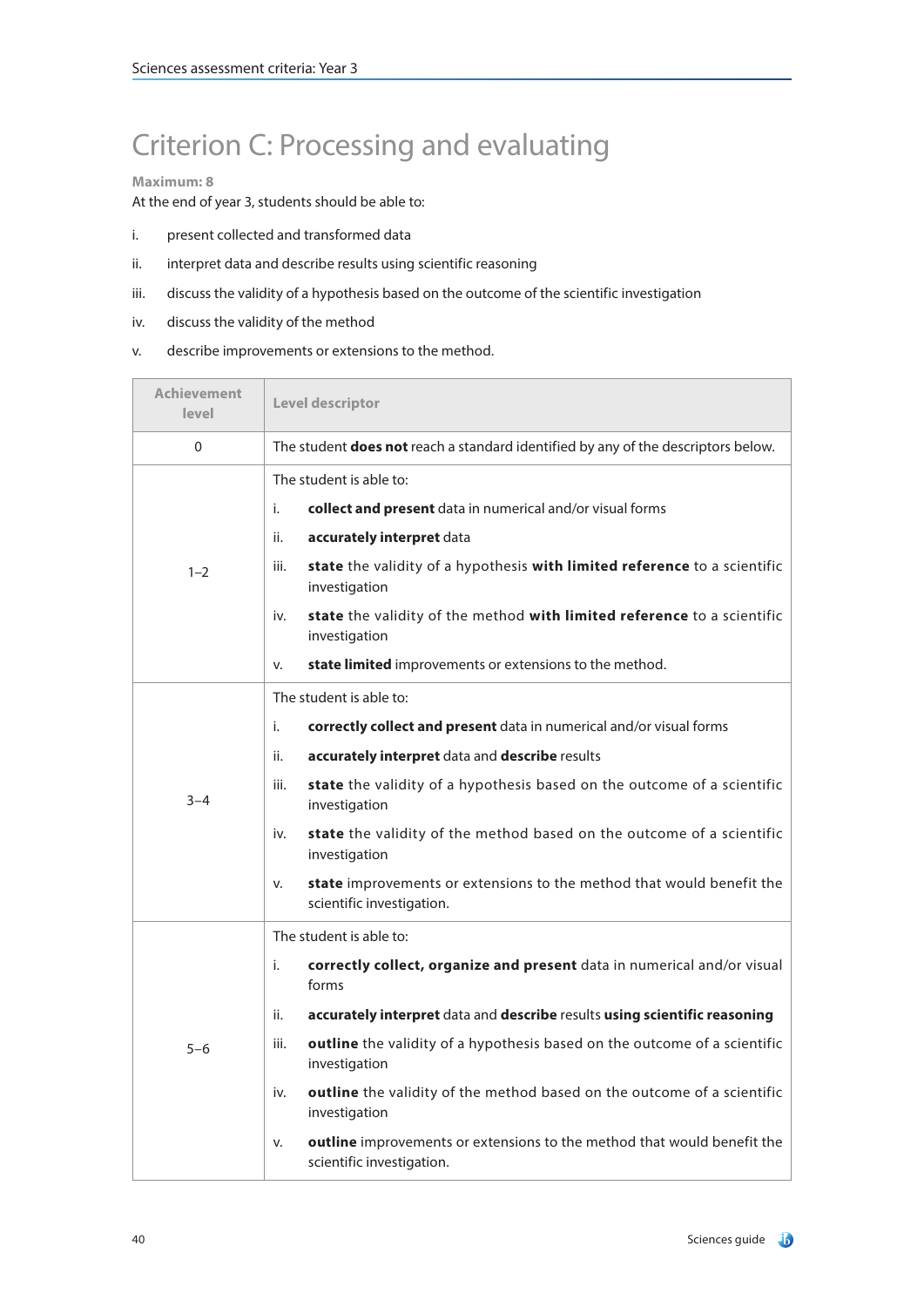| <b>Achievement</b><br>level | Level descriptor                                                                                                   |
|-----------------------------|--------------------------------------------------------------------------------------------------------------------|
|                             | The student is able to:                                                                                            |
|                             | correctly collect, organize, transform and present data in numerical and/<br>i.<br>or visual forms                 |
|                             | accurately interpret data and describe results using correct scientific<br>ii.<br>reasoning                        |
| $7 - 8$                     | <b>discuss</b> the validity of a hypothesis based on the outcome of a scientific<br>iii.<br>investigation          |
|                             | <b>discuss</b> the validity of the method based on the outcome of a scientific<br>iv.<br>investigation             |
|                             | <b>describe</b> improvements or extensions to the method that would benefit the<br>v.<br>scientific investigation. |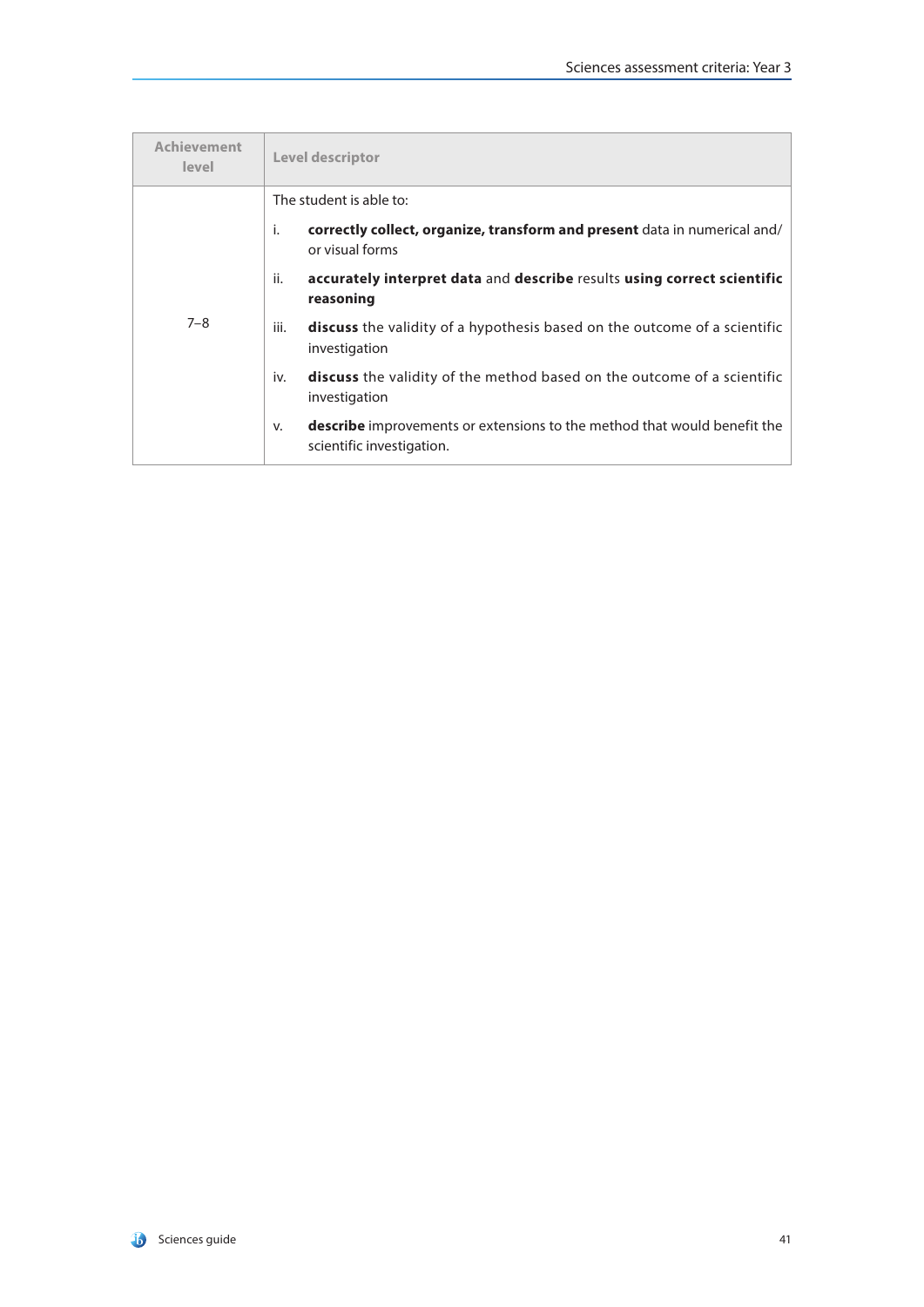# Criterion D: Reflecting on the impacts of science

### **Maximum: 8**

At the end of year 3, students should be able to:

- i. describe the ways in which science is applied and used to address a specific problem or issue
- ii. discuss and analyse the various implications of using science and its application in solving a specific problem or issue
- iii. apply scientific language effectively
- iv. document the work of others and sources of information used.

| Achievement<br>level | Level descriptor                                                                                                                         |
|----------------------|------------------------------------------------------------------------------------------------------------------------------------------|
| 0                    | The student <b>does not</b> reach a standard identified by any of the descriptors below.                                                 |
|                      | The student is able to:                                                                                                                  |
|                      | state the ways in which science is used to address a specific problem or issue<br>i.                                                     |
| $1 - 2$              | state the implications of the use of science to solve a specific problem or<br>ii.<br>issue, interacting with a factor                   |
|                      | apply scientific language to communicate understanding but does so with<br>iii.<br>limited success                                       |
|                      | document sources, with limited success.<br>iv.                                                                                           |
|                      | The student is able to:                                                                                                                  |
|                      | i.<br>outline the ways in which science is used to address a specific problem or<br>issue                                                |
| $3 - 4$              | outline the implications of using science to solve a specific problem or issue,<br>ii.<br>interacting with a factor                      |
|                      | sometimes apply scientific language to communicate understanding<br>iii.                                                                 |
|                      | sometimes document sources correctly.<br>iv.                                                                                             |
|                      | The student is able to:                                                                                                                  |
|                      | i.<br>summarize the ways in which science is applied and used to address a<br>specific problem or issue                                  |
| $5 - 6$              | describe the implications of using science and its application to solve a<br>ii.<br>specific problem or issue, interacting with a factor |
|                      | iii.<br>usually apply scientific language to communicate understanding clearly<br>and precisely                                          |
|                      | usually document sources correctly.<br>iv.                                                                                               |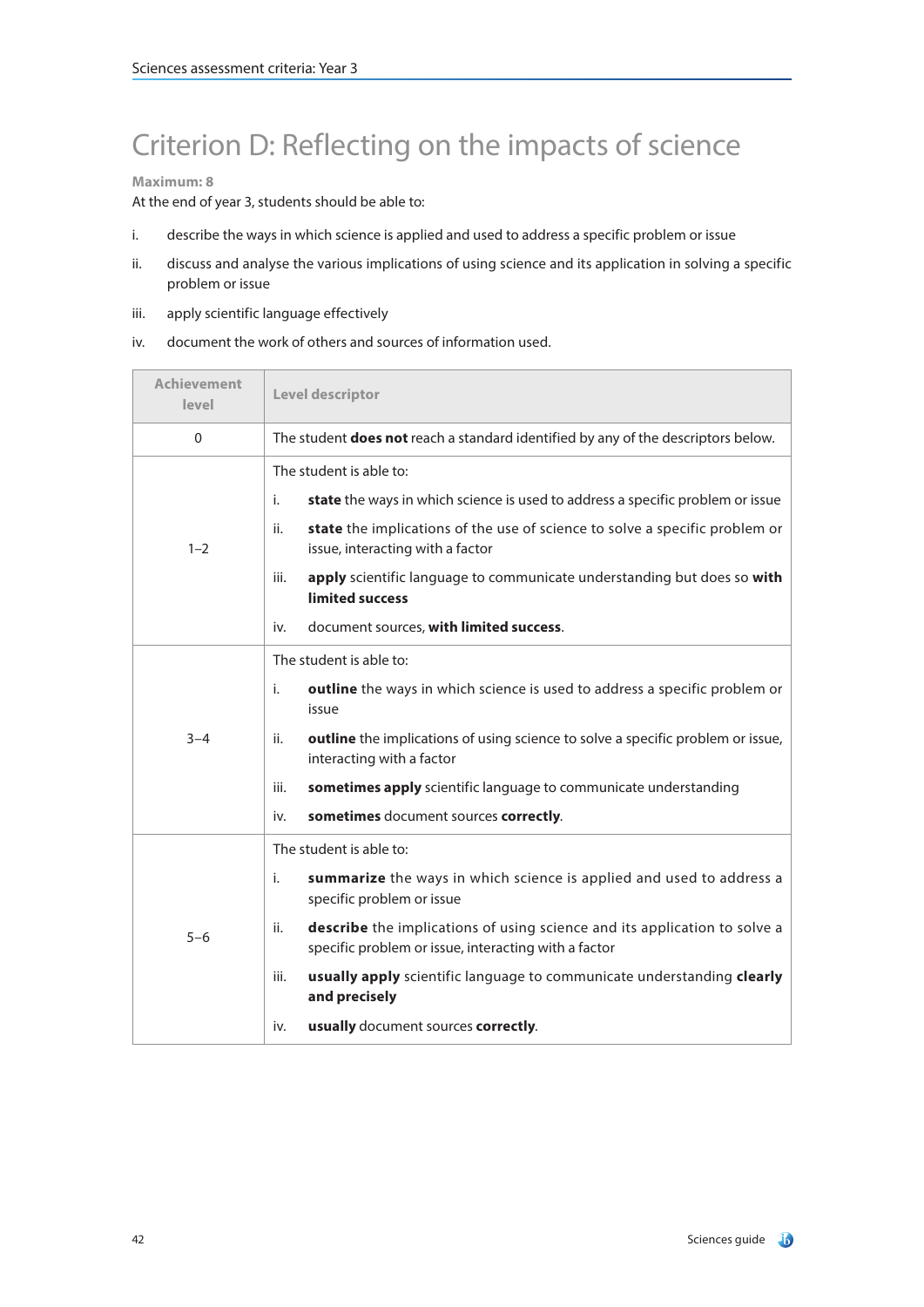| Achievement<br>level | <b>Level descriptor</b>                                                                                                                                    |
|----------------------|------------------------------------------------------------------------------------------------------------------------------------------------------------|
|                      | The student is able to:                                                                                                                                    |
|                      | <b>describe</b> the ways in which science is applied and used to address a specific<br>i.<br>problem or issue                                              |
| $7 - 8$              | ii.<br><b>discuss and analyse</b> the implications of using science and its application to<br>solve a specific problem or issue, interacting with a factor |
|                      | iii.<br><b>consistently apply</b> scientific language to communicate understanding<br>clearly and precisely                                                |
|                      | document sources <b>completely</b> .<br>iv.                                                                                                                |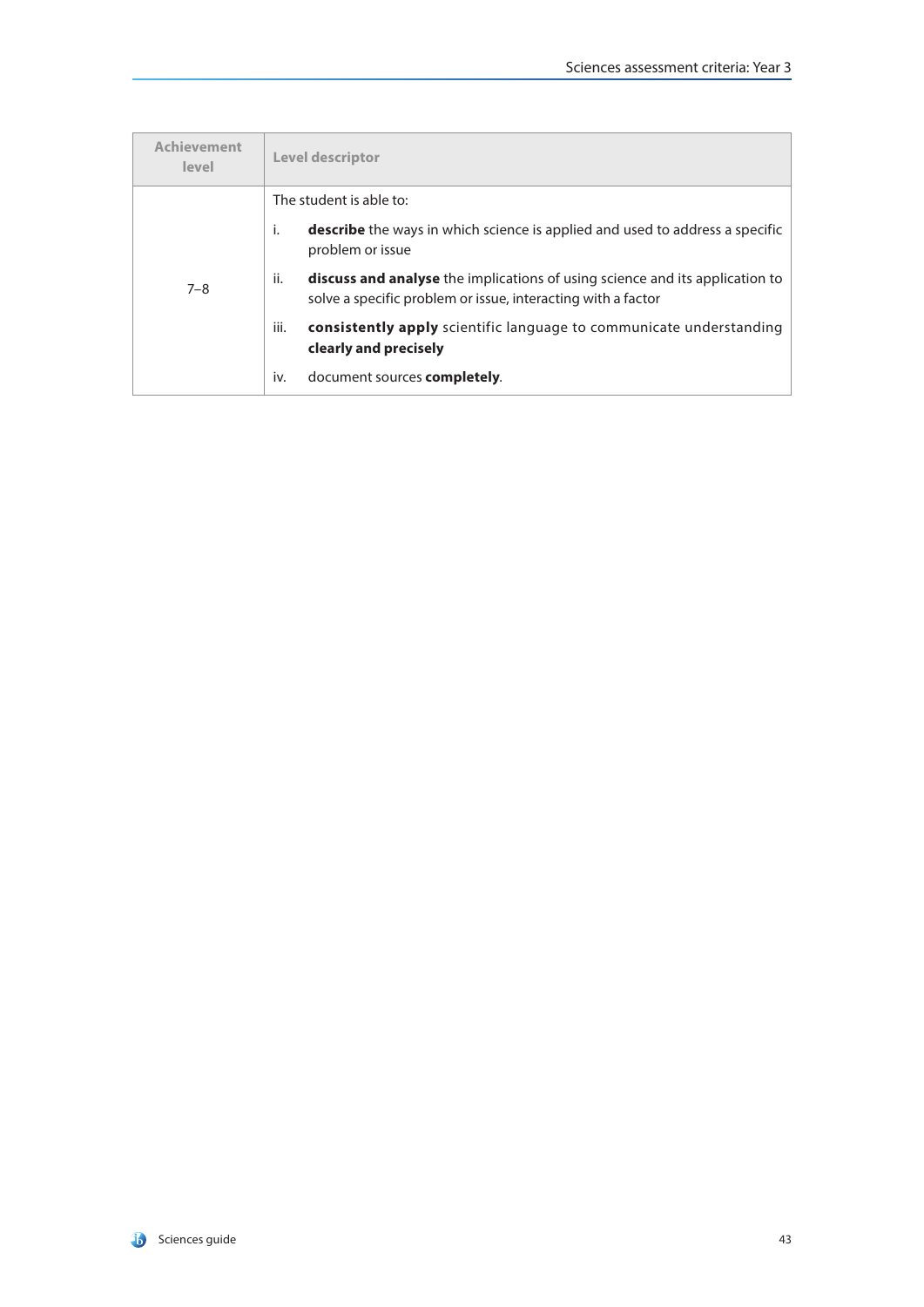## Sciences assessment criteria: Year 5

## Criterion A: Knowing and understanding

### **Maximum: 8**

At the end of year 5, students should be able to:

- i. explain scientific knowledge
- ii. apply scientific knowledge and understanding to solve problems set in familiar and unfamiliar situations

| <b>Achievement</b><br>level | Level descriptor                                                                                                                                                                                                                                                                                                   |
|-----------------------------|--------------------------------------------------------------------------------------------------------------------------------------------------------------------------------------------------------------------------------------------------------------------------------------------------------------------|
| $\Omega$                    | The student <b>does not</b> reach a standard identified by any of the descriptors below.                                                                                                                                                                                                                           |
| $1 - 2$                     | The student is able to:<br>i.<br>state scientific knowledge<br>apply scientific knowledge and understanding to suggest solutions to<br>ii.<br>problems set in familiar situations<br>interpret information to make judgments.<br>iii.                                                                              |
| $3 - 4$                     | The student is able to:<br>outline scientific knowledge<br>i.<br>apply scientific knowledge and understanding to solve problems set in<br>ii.<br>familiar situations<br>iii.<br>interpret information to make scientifically supported judgments.                                                                  |
| $5 - 6$                     | The student is able to:<br>i.<br>describe scientific knowledge<br>apply scientific knowledge and understanding to solve problems set in<br>ii.<br>familiar situations and suggest solutions to problems set in unfamiliar<br>situations<br>analyse information to make scientifically supported judgments.<br>iii. |
| $7 - 8$                     | The student is able to:<br>explain scientific knowledge<br>i.<br>apply scientific knowledge and understanding to solve problems set in<br>ii.<br>familiar and unfamiliar situations<br>analyse and evaluate information to make scientifically supported<br>iii.<br>judgments.                                     |

iii. analyse and evaluate information to make scientifically supported judgments.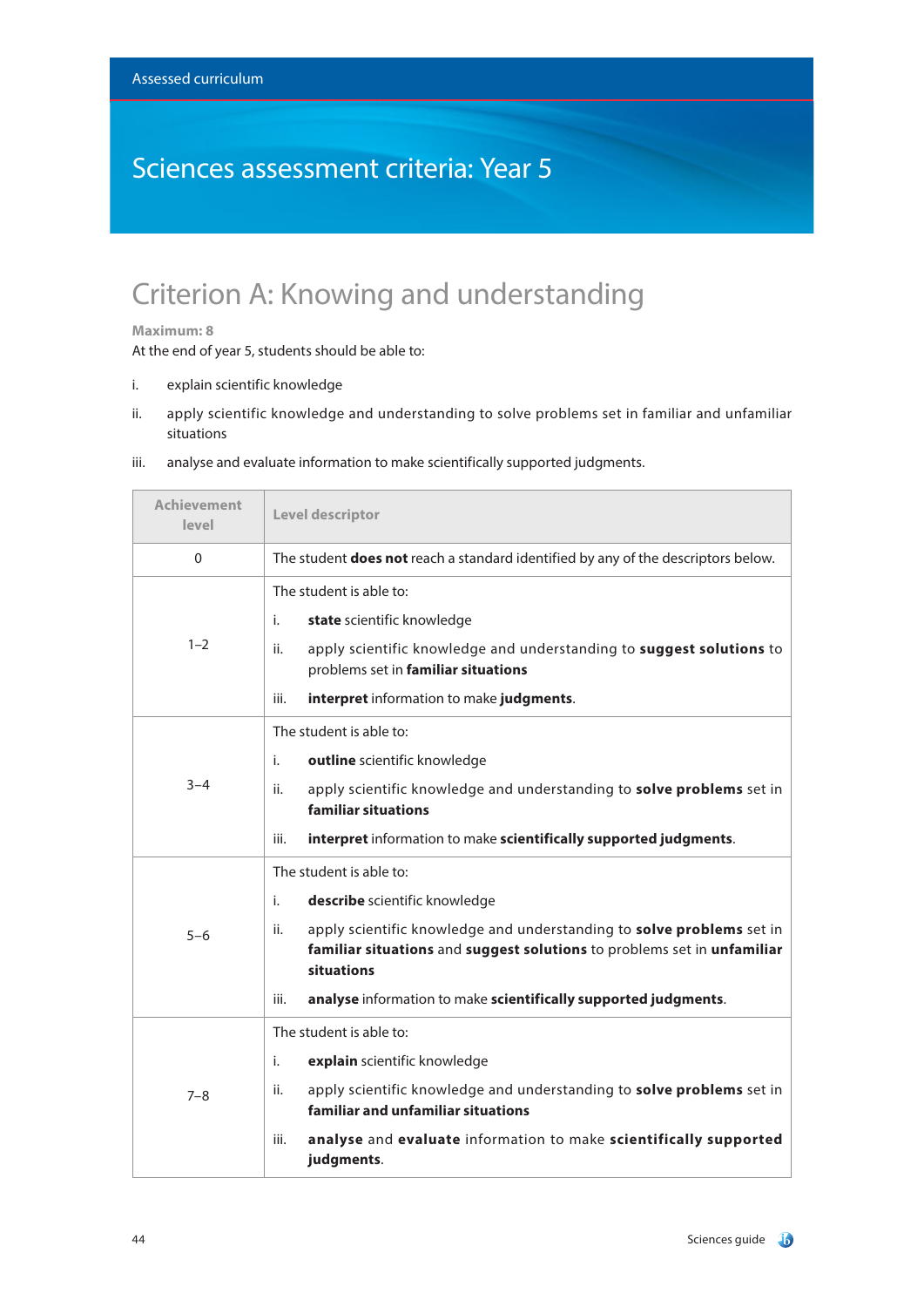## Criterion B: Inquiring and designing

### **Maximum: 8**

At the end of year 5, students should be able to:

- i. explain a problem or question to be tested by a scientific investigation
- ii. formulate a testable hypothesis and explain it using scientific reasoning
- iii. explain how to manipulate the variables, and explain how data will be collected
- iv. design scientific investigations.

| <b>Achievement</b><br>level | Level descriptor                                                                                                     |
|-----------------------------|----------------------------------------------------------------------------------------------------------------------|
| $\mathbf{0}$                | The student does not reach a standard identified by any of the descriptors below.                                    |
|                             | The student is able to:                                                                                              |
|                             | i.<br><b>state</b> a problem or question to be tested by a scientific investigation                                  |
| $1 - 2$                     | outline a testable hypothesis<br>ii.                                                                                 |
|                             | outline the variables<br>iii.                                                                                        |
|                             | <b>design</b> a method, with limited success.<br>iv.                                                                 |
|                             | The student is able to:                                                                                              |
|                             | i.<br>outline a problem or question to be tested by a scientific investigation                                       |
| $3 - 4$                     | formulate a testable hypothesis using scientific reasoning<br>ii.                                                    |
|                             | outline how to manipulate the variables, and outline how relevant data will<br>iii.<br>be collected                  |
|                             | design a safe method in which he or she selects materials and equipment.<br>iv.                                      |
|                             | The student is able to:                                                                                              |
|                             | describe a problem or question to be tested by a scientific investigation<br>i.                                      |
|                             | formulate and explain a testable hypothesis using scientific reasoning<br>ii.                                        |
| $5 - 6$                     | describe how to manipulate the variables, and describe how sufficient,<br>iii.<br>relevant data will be collected    |
|                             | design a complete and safe method in which he or she selects appropriate<br>iv.<br>materials and equipment.          |
|                             | The student is able to:                                                                                              |
|                             | i.<br>explain a problem or question to be tested by a scientific investigation                                       |
| $7 - 8$                     | formulate and explain a testable hypothesis using correct scientific<br>ii.<br>reasoning                             |
|                             | explain how to manipulate the variables, and explain how sufficient,<br>iii.<br>relevant data will be collected      |
|                             | design a logical, complete and safe method in which he or she selects<br>iv.<br>appropriate materials and equipment. |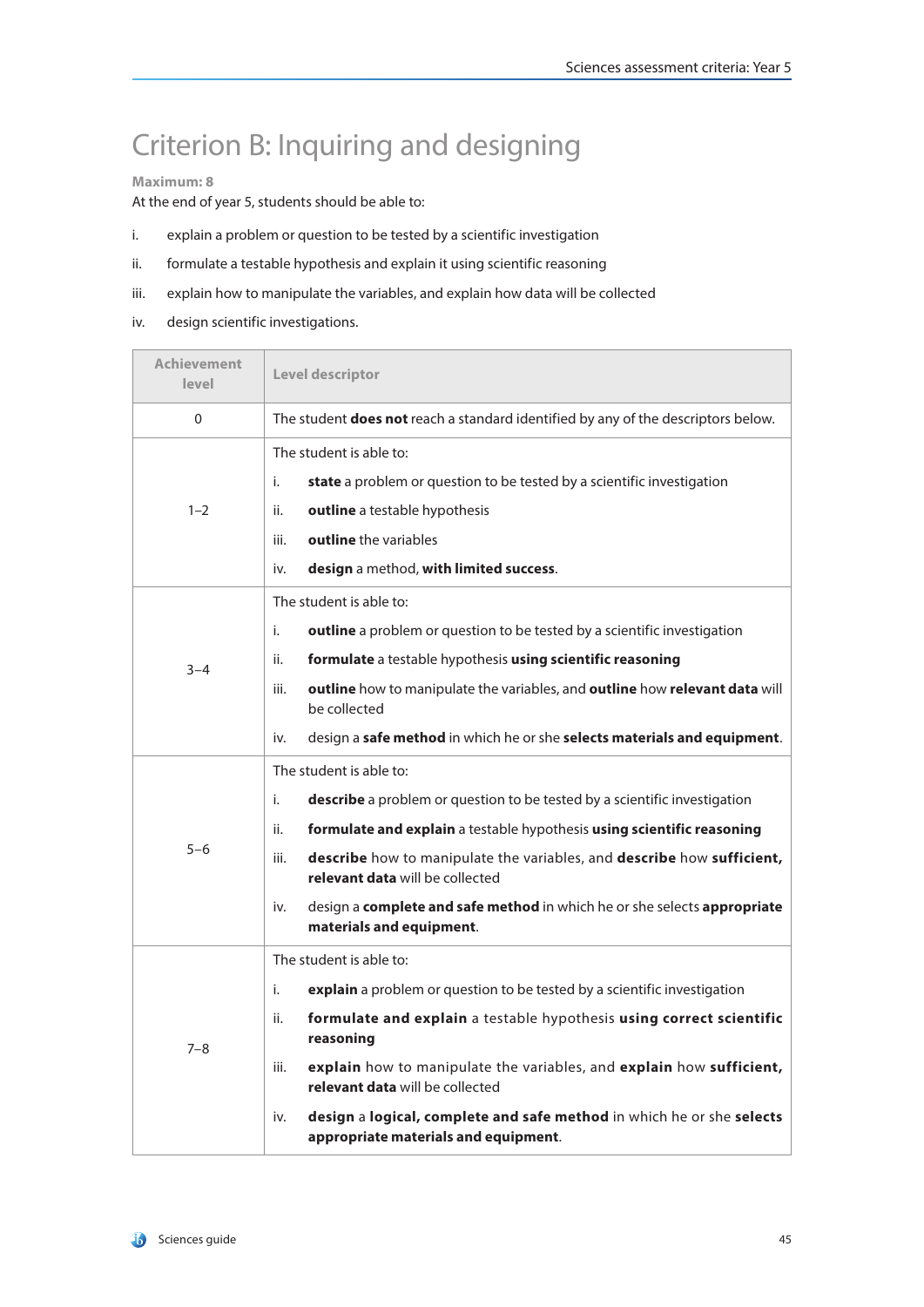## Criterion C: Processing and evaluating

#### **Maximum: 8**

At the end of year 5, students should be able to:

- i. present collected and transformed data
- ii. interpret data and explain results using scientific reasoning
- iii. evaluate the validity of a hypothesis based on the outcome of the scientific investigation
- iv. evaluate the validity of the method
- v. explain improvements or extensions to the method.

| <b>Achievement</b><br>level | Level descriptor                                                                                            |  |
|-----------------------------|-------------------------------------------------------------------------------------------------------------|--|
| 0                           | The student <b>does not</b> reach a standard identified by any of the descriptors below.                    |  |
|                             | The student is able to:                                                                                     |  |
|                             | i.<br>collect and present data in numerical and/or visual forms                                             |  |
|                             | interpret data<br>ii.                                                                                       |  |
| $1 - 2$                     | state the validity of a hypothesis based on the outcome of a scientific<br>iii.<br>investigation            |  |
|                             | state the validity of the method based on the outcome of a scientific<br>iv.<br>investigation               |  |
|                             | state improvements or extensions to the method.<br>v.                                                       |  |
|                             | The student is able to:                                                                                     |  |
|                             | correctly collect and present data in numerical and/or visual forms<br>i.                                   |  |
|                             | ii.<br>accurately interpret data and explain results                                                        |  |
| $3 - 4$                     | outline the validity of a hypothesis based on the outcome of a scientific<br>iii.<br>investigation          |  |
|                             | outline the validity of the method based on the outcome of a scientific<br>iv.<br>investigation             |  |
|                             | outline improvements or extensions to the method that would benefit the<br>v.<br>scientific investigation.  |  |
|                             | The student is able to:                                                                                     |  |
|                             | i.<br>correctly collect, organize and present data in numerical and/or visual<br>forms                      |  |
|                             | ii.<br>accurately interpret data and explain results using scientific reasoning                             |  |
| $5 - 6$                     | discuss the validity of a hypothesis based on the outcome of a scientific<br>iii.<br>investigation          |  |
|                             | discuss the validity of the method based on the outcome of a scientific<br>iv.<br>investigation             |  |
|                             | describe improvements or extensions to the method that would benefit the<br>v.<br>scientific investigation. |  |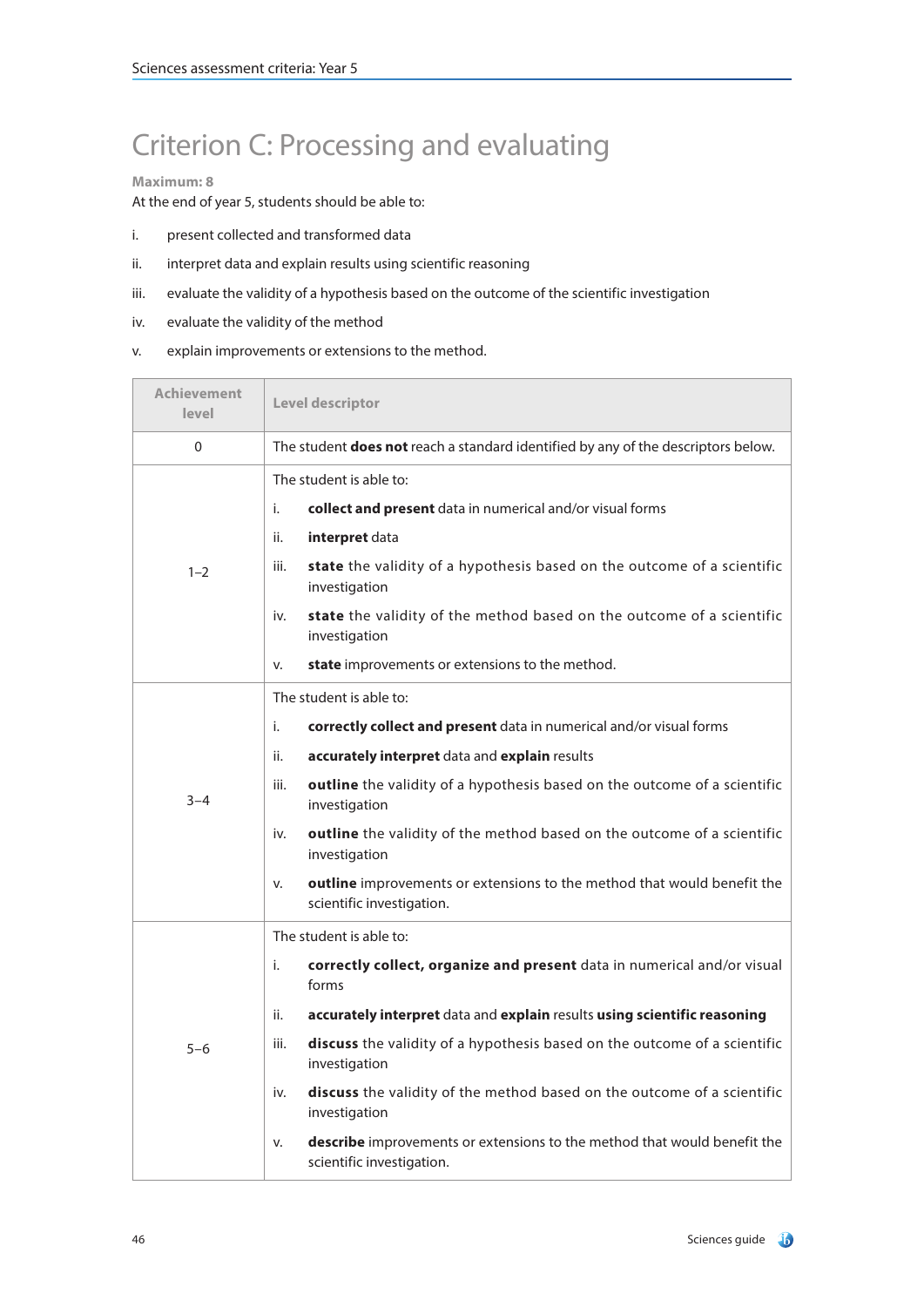| <b>Achievement</b><br>level | Level descriptor                                                                                                  |
|-----------------------------|-------------------------------------------------------------------------------------------------------------------|
|                             | The student is able to:                                                                                           |
|                             | correctly collect, organize, transform and present data in numerical and/<br>i.<br>or visual forms                |
| $7 - 8$                     | accurately interpret data and explain results using correct scientific<br>ii.<br>reasoning                        |
|                             | evaluate the validity of a hypothesis based on the outcome of a scientific<br>iii.<br>investigation               |
|                             | evaluate the validity of the method based on the outcome of a scientific<br>iv.<br>investigation                  |
|                             | <b>explain</b> improvements or extensions to the method that would benefit the<br>v.<br>scientific investigation. |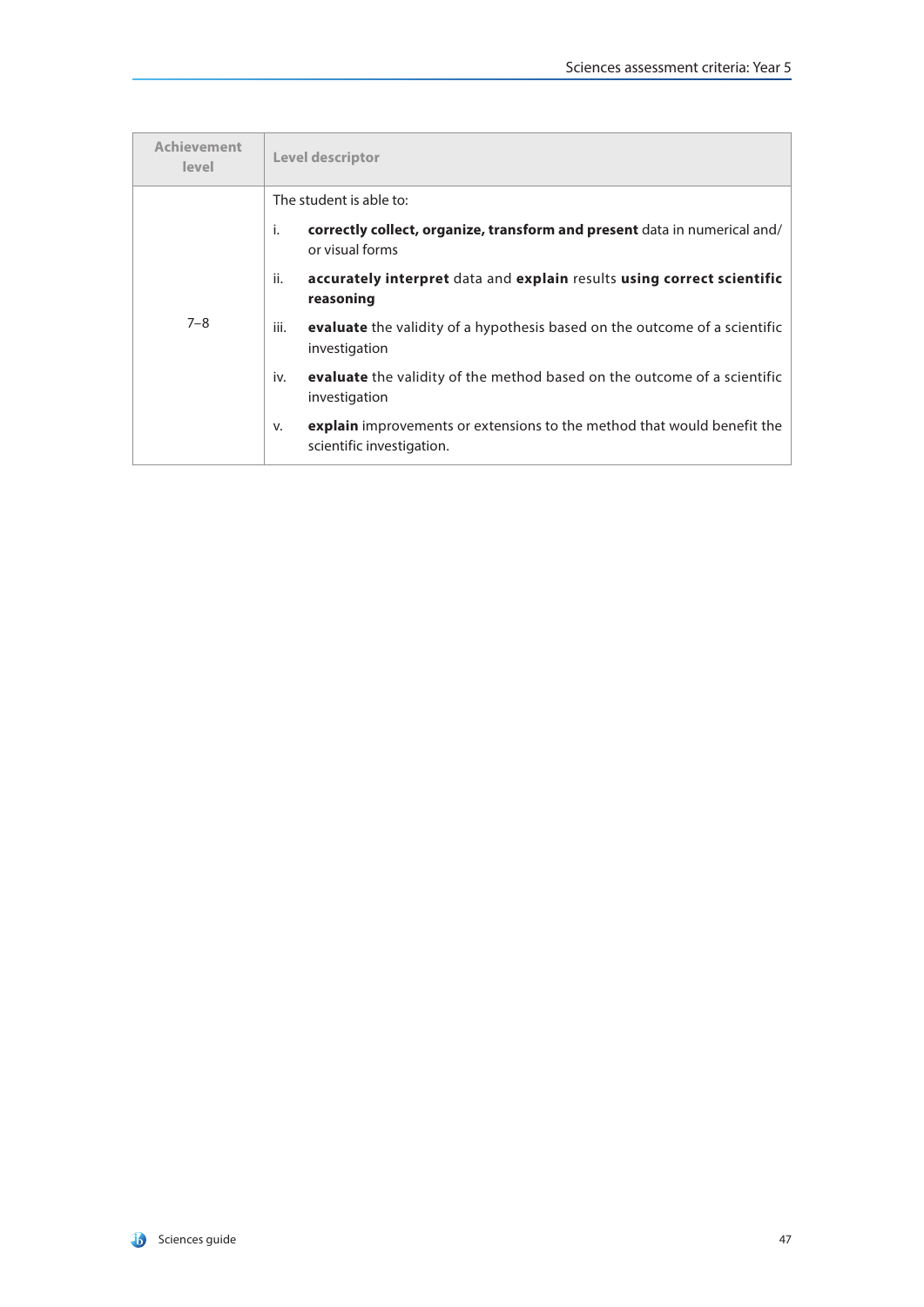# Criterion D: Reflecting on the impacts of science

### **Maximum: 8**

At the end of year 5, students should be able to:

- i. explain the ways in which science is applied and used to address a specific problem or issue
- ii. discuss and evaluate the various implications of using science and its application to solve a specific problem or issue
- iii. apply scientific language effectively
- iv. document the work of others and sources of information used.

| <b>Achievement</b><br>level | Level descriptor                                                                                                                         |
|-----------------------------|------------------------------------------------------------------------------------------------------------------------------------------|
| 0                           | The student does not reach a standard identified by any of the descriptors below.                                                        |
|                             | The student is able to:                                                                                                                  |
|                             | outline the ways in which science is used to address a specific problem or<br>i.<br>issue                                                |
| $1 - 2$                     | outline the implications of using science to solve a specific problem or issue,<br>ii.<br>interacting with a factor                      |
|                             | apply scientific language to communicate understanding but does so with<br>iii.<br>limited success                                       |
|                             | document sources, with limited success.<br>iv.                                                                                           |
|                             | The student is able to:                                                                                                                  |
| $3 - 4$                     | summarize the ways in which science is applied and used to address a<br>i.<br>specific problem or issue                                  |
|                             | describe the implications of using science and its application to solve a<br>ii.<br>specific problem or issue, interacting with a factor |
|                             | sometimes apply scientific language to communicate understanding<br>iii.                                                                 |
|                             | sometimes document sources correctly.<br>iv.                                                                                             |
|                             | The student is able to:                                                                                                                  |
| $5 - 6$                     | describe the ways in which science is applied and used to address a specific<br>i.<br>problem or issue                                   |
|                             | discuss the implications of using science and its application to solve a specific<br>ii.<br>problem or issue, interacting with a factor  |
|                             | usually apply scientific language to communicate understanding clearly and<br>iii.<br>precisely                                          |
|                             | usually document sources correctly.<br>iv.                                                                                               |